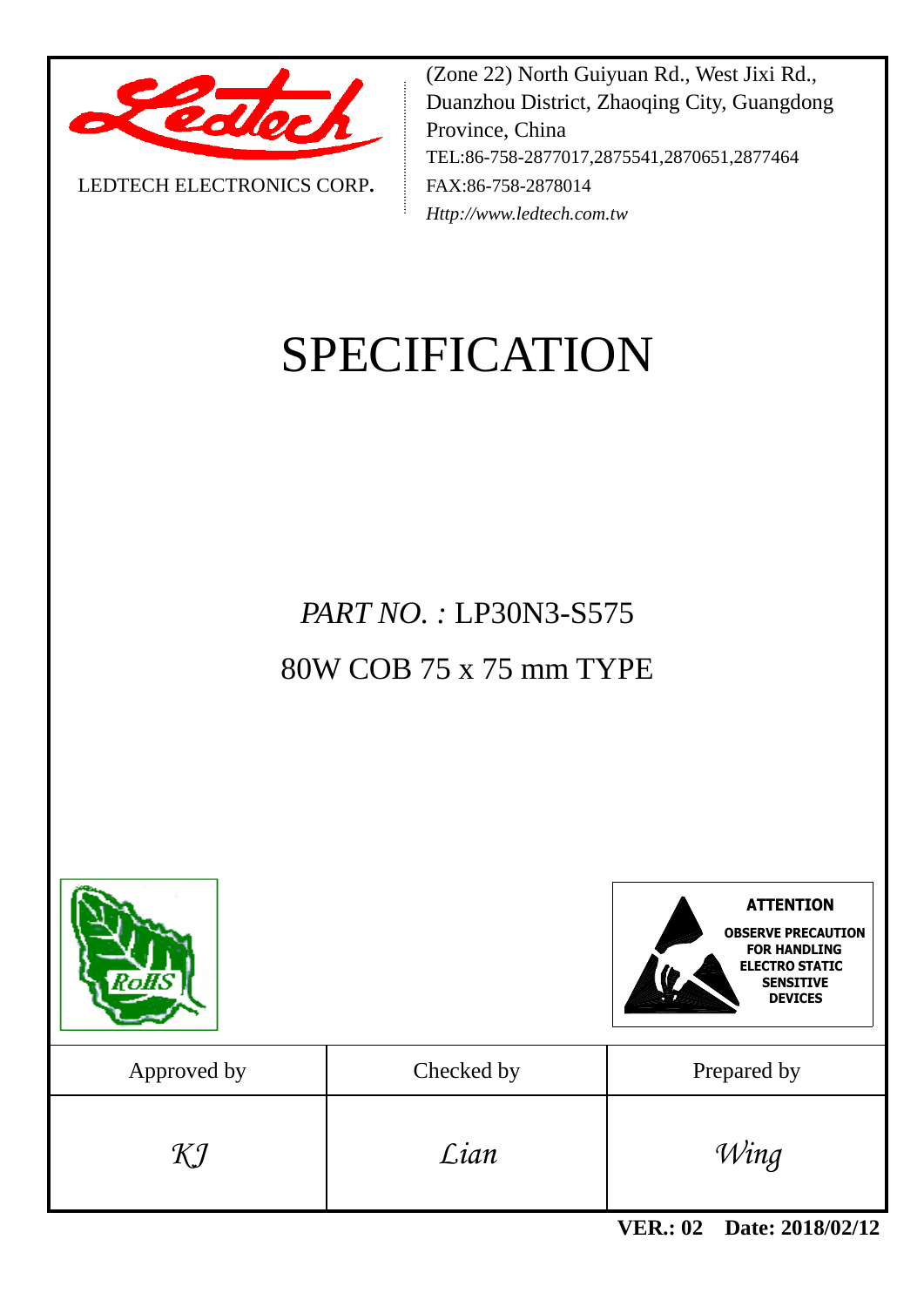

# LP30N3-S575 COB 75 x 75mm TYPE



## **Features**

- Pb-Free soldering application
- RoHS compliance
- Multi-Chip package
- High Reliability

## **Application**

- Bay-light module
- Indoor decorative lightin
- Illumination
- Automotive Application
- Architectural Lighting
- Indicator / Decoratio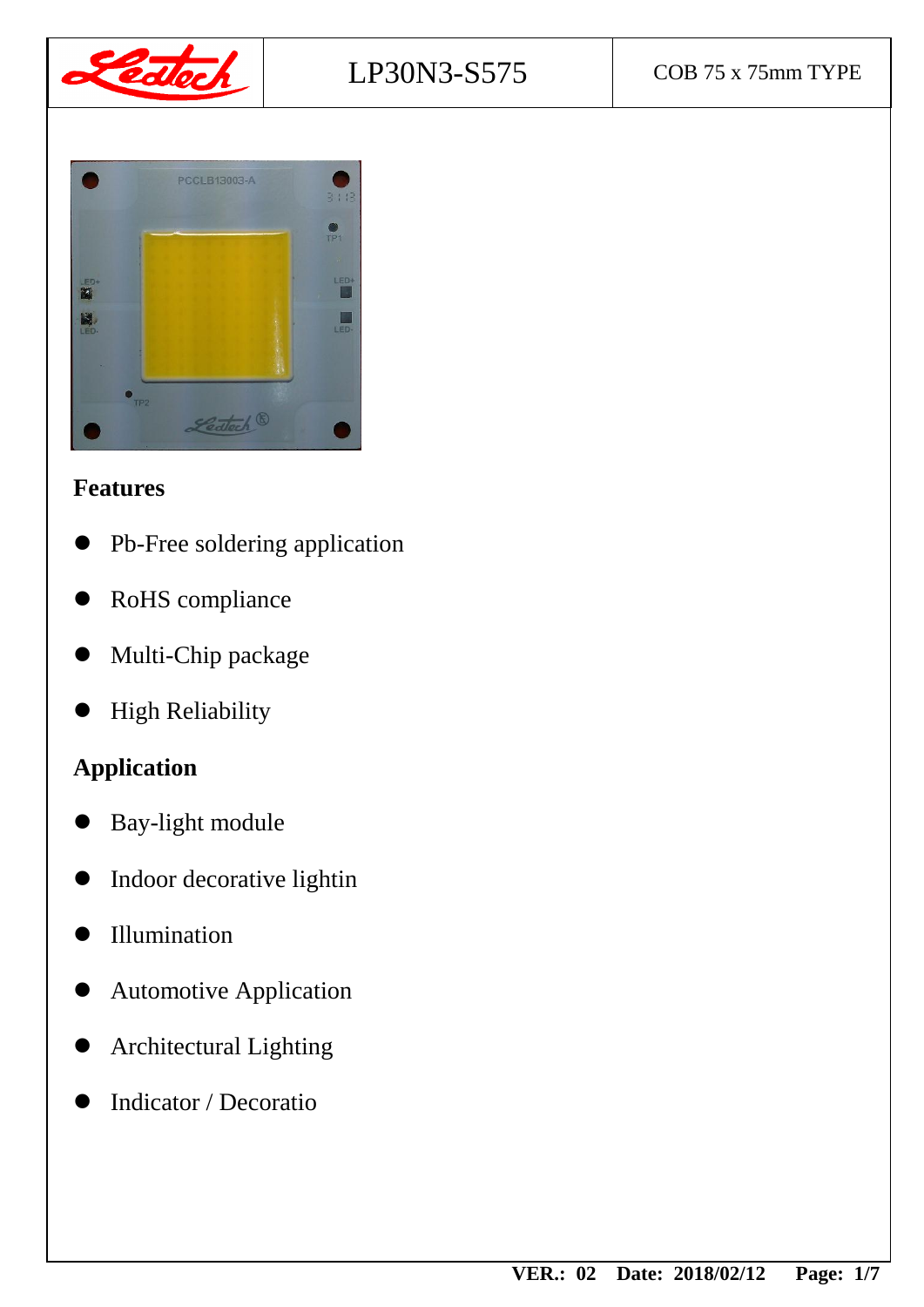

## **Package Dimensions**



#### **Notes:**

- 1. All dimensions are in mm.
- 2. Tolerance is ±0.5mm unless otherwise noted.
- 3. The specifications, characteristics and technical data described in the datasheet are subject to change without notice.

#### **Description**

|             | LED Chip       |                       |                        |  |
|-------------|----------------|-----------------------|------------------------|--|
| Part No.    | Material       | <b>Emitting Color</b> | Lens Color             |  |
| LP30N3-S575 | InGaN/Sapphire | Cool White            | <b>Yellow Diffused</b> |  |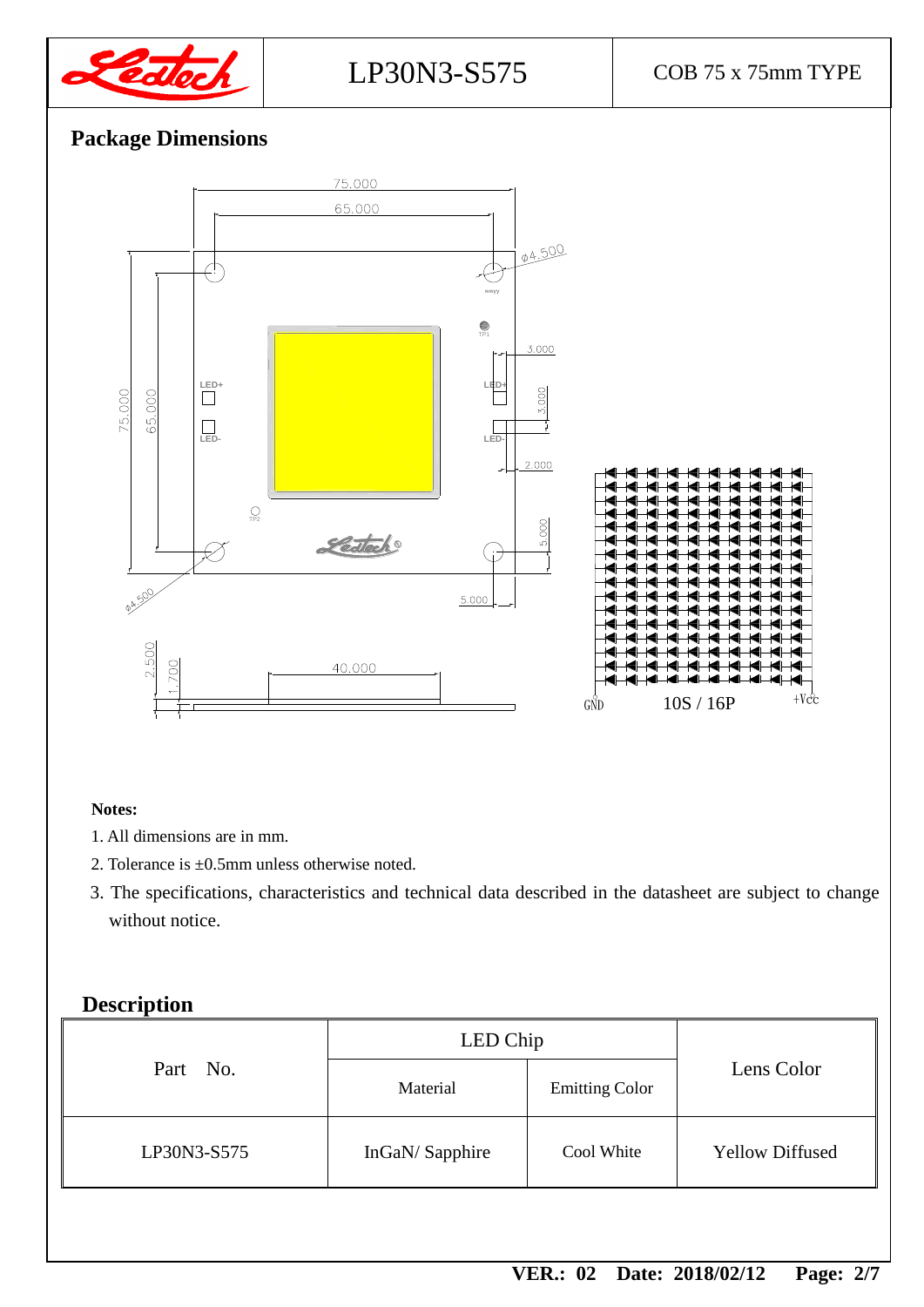

## **Absolute Maximum Ratings at Ta=25** ℃

| Parameter                                 | Symbol                | Rating                                         | Unit |  |
|-------------------------------------------|-----------------------|------------------------------------------------|------|--|
| <b>Power Dissipation</b>                  | <b>P</b> <sub>D</sub> | 81.6                                           | W    |  |
| D.C. Forward Current                      | If                    | 2.4                                            | A    |  |
| <b>LED Junction Temperature</b>           | Ti                    | 150                                            |      |  |
| <b>Operating Temperature Range</b>        | Topr.                 | $-40$ to $+110$                                |      |  |
| <b>Storage Temperature Range</b>          | Tstg.                 | $-40$ to $+120$                                |      |  |
| <b>Solder Heat Resistance</b>             | <b>SHR</b>            | Hand Soldering: $260 \pm 5^{\circ}$ for 5 sec. |      |  |
| Electric Static Discharge Threshold (HBM) | <b>ESD</b>            | 1000                                           |      |  |

## **Electrical and Optical Characteristics**:

| <b>Parameter</b>                            |                     |               |                  |                   |        |       |              |
|---------------------------------------------|---------------------|---------------|------------------|-------------------|--------|-------|--------------|
|                                             |                     | <b>Symbol</b> | <b>Condition</b> | Min.              | Typ.   | Max.  | <b>Units</b> |
|                                             |                     |               | $IF=2.4A$        |                   | 8430   |       | lm           |
|                                             | Rank L1             |               |                  | 6800              | $- -$  | 7800  |              |
| Luminous Flux                               | Rank L <sub>2</sub> | $\Phi$ v      |                  | 7800              | --     | 8900  |              |
|                                             | Rank L <sub>3</sub> |               |                  | 8900              | $-$    | 10000 |              |
|                                             | Rank L <sub>4</sub> |               |                  | 10000             |        | 11400 |              |
|                                             |                     | <b>VF</b>     | $IF=2.4A$        |                   | 30.6   |       | V            |
| Forward voltage                             | Rank V1             |               |                  | 28                |        | 31    |              |
|                                             | Rank V <sub>2</sub> |               |                  | 31                | --     | 34    |              |
| <b>Correlated Color Temperature</b>         |                     | <b>CCT</b>    | $IF = 2.4A$      | 6000              |        | 7000  | $\bf K$      |
| <b>CIE Chromaticity Coordinates: X Axis</b> |                     | X             | $IF=2.4A$        | $-$               | 0.3123 | --    |              |
| <b>CIE Chromaticity Coordinates: Y Axis</b> |                     | Y             | $IF=2.4A$        | $\qquad \qquad -$ | 0.3282 |       |              |
| Color Rendering Index                       |                     | <b>CRI</b>    | $IF=2.4A$        | 80                | --     |       | Ra           |
| Viewing angle at 50% IV                     |                     |               | 201/2            |                   | 120    |       | Deg.         |

Notes:

- 1. The data tested by IS tester.
- 2. Customer's special requirements are also welcome.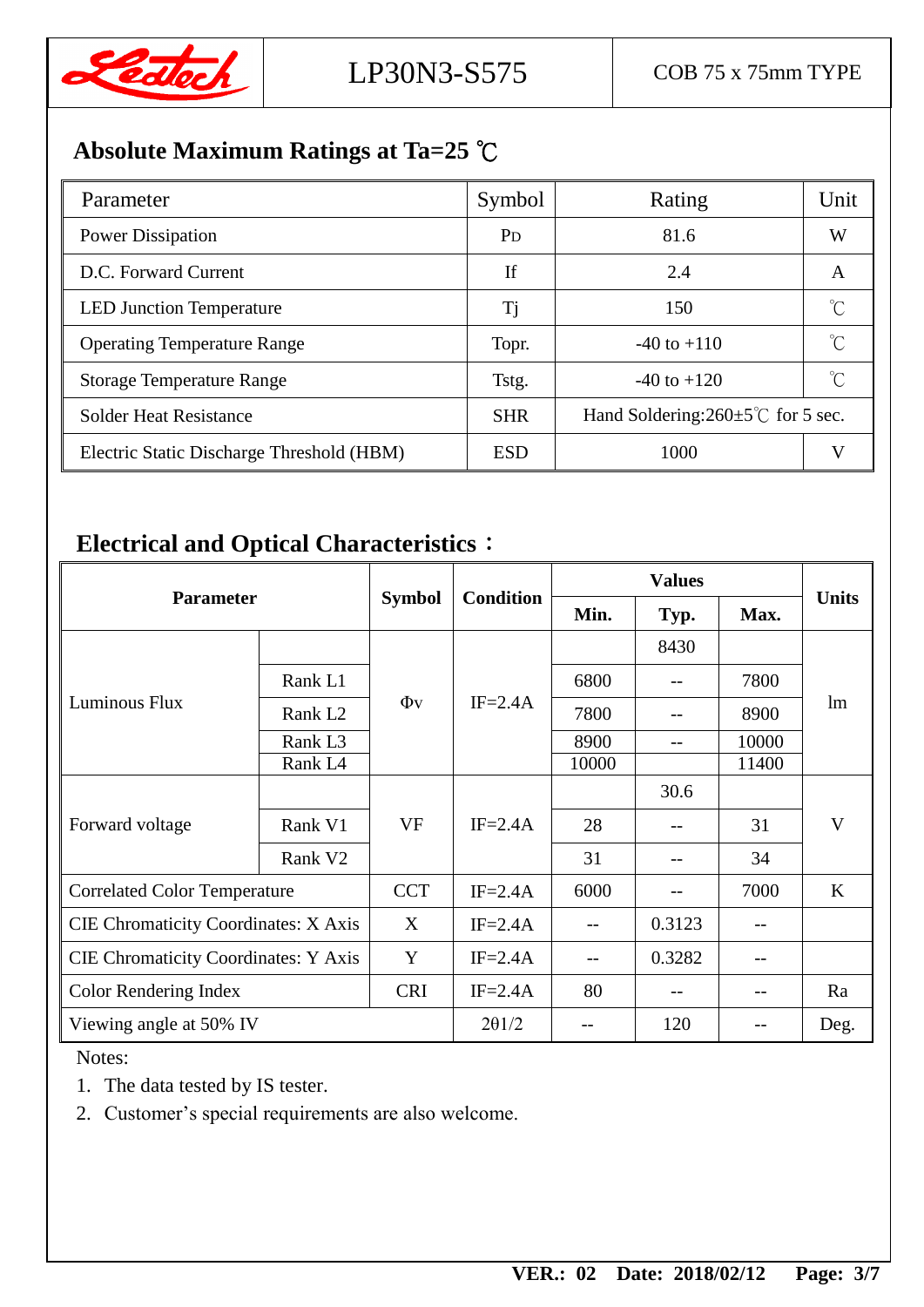

## **Chromaticity Coordinates Specifications for Bin Grading:**

COLOR RANKS (IF=2.4A.Ta=25℃)

| <b>BIN</b>      | <b>RANK</b> |        |        |        |        | <b>BIN</b> | <b>RANK</b> |        |        |        |        |
|-----------------|-------------|--------|--------|--------|--------|------------|-------------|--------|--------|--------|--------|
| WE <sub>6</sub> | X           | 0.3164 | 0.3210 | 0.3218 | 0.3175 | WE7        | X           | 0.3175 | 0.3218 | 0.3227 | 0.3186 |
|                 | Y           | 0.3395 | 0.3468 | 0.3353 | 0.3283 |            | Y           | 0.3283 | 0.3353 | 0.3233 | 0.3169 |
|                 | X           | 0.3122 | 0.3164 | 0.3175 | 0.3136 |            | X           | 0.3136 | 0.3175 | 0.3186 | 0.3151 |
| WF <sub>6</sub> | Y           | 0.3331 | 0.3395 | 0.3283 | 0.3223 | WF7        | Y           | 0.3223 | 0.3283 | 0.3169 | 0.3114 |
| WG6             | X           | 0.3085 | 0.3122 | 0.3136 | 0.310  | WG7        | X           | 0.3103 | 0.3136 | 0.3151 | 0.3120 |
|                 | Y           | 0.3273 | 0.3331 | 0.3223 | 0.3170 |            | Y           | 0.3170 | 0.3223 | 0.3114 | 0.3064 |
| WH <sub>6</sub> | X           | 0.3052 | 0.3085 | 0.3103 | 0.3070 | WH7        | X           | 0.3070 | 0.3103 | 0.3120 | 0.3091 |
|                 | Y           | 0.3222 | 0.3273 | 0.3170 | 0.3118 |            | Y           | 0.3118 | 0.3170 | 0.3064 | 0.3019 |

Note: X.Y Tolerance each Bin limit is ± 0.01.

## **Chromaticity Coordinates & Bin grading diagram:**

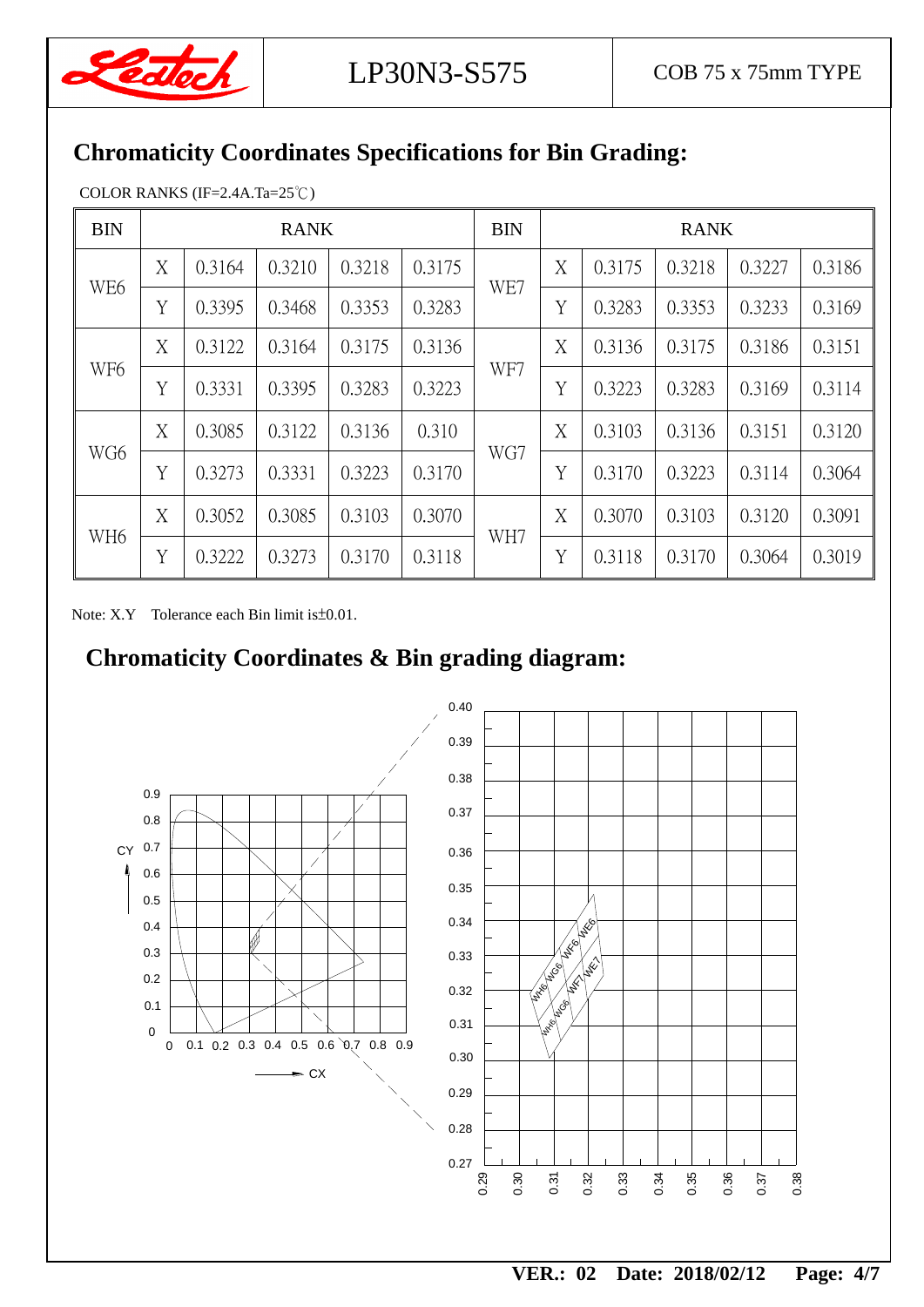

#### **Typical Electrical/Optical Characteristic Curves**

#### **(25**℃ **Ambient Temperature Unless Otherwise Noted)**









Ambient Temperature VS. Forward Current Radiation Diagram



Forward Current VS. Applied Voltage Forward Current VS. Luminous Intensity



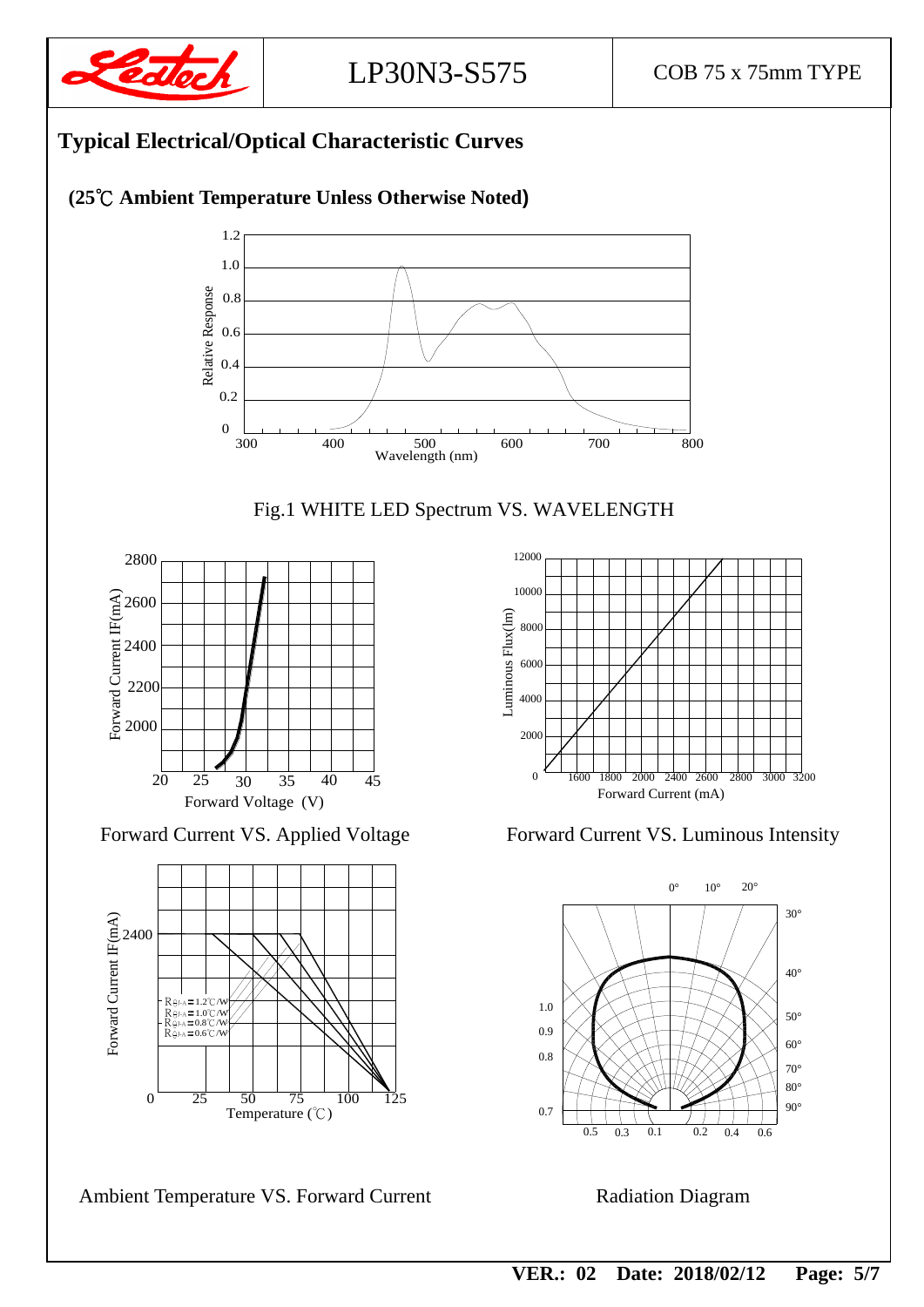

#### **Handling of Silicone Resin LEDs**

#### **Handling Indications**

**During processing, mechanical stress on the surface should be minimized as much as possible. Sharp objects of all types should not be used to pierce the sealing compound**



#### **Figure 1**

**In general, LEDs should only be handled from the side. By the way, this also applies to LEDs without a silicone sealant, since the surface can also become scratched.**



#### **Figure 2**

**When populating boards in SMT production, there are basically no restrictions regarding the form of the pick and place nozzle, except that mechanical pressure on the surface of the resin must be prevented. This is assured by choosing a pick and place nozzle which is larger than the LED's reflector area.**